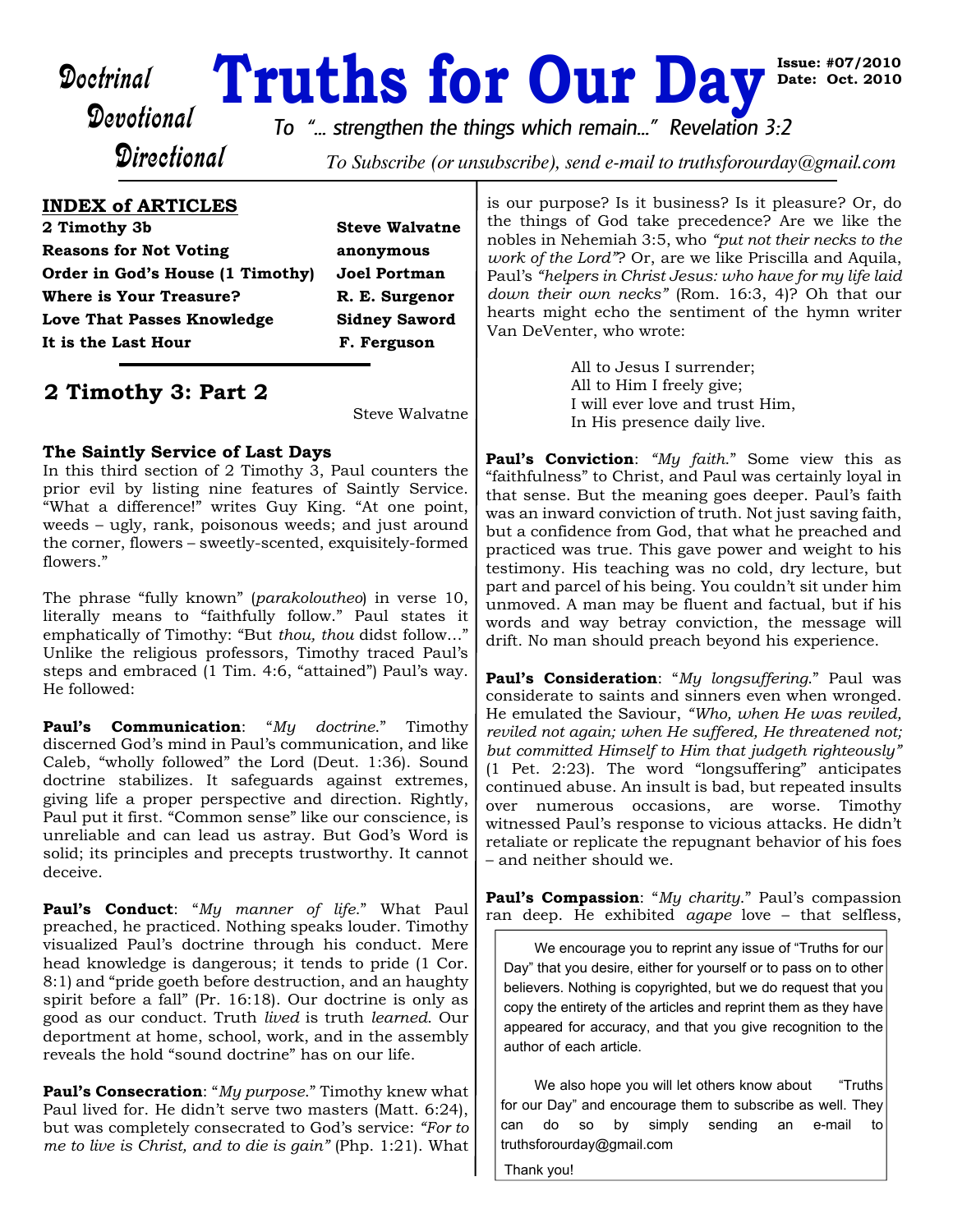#### Truths for our Day Page 2

sacrificial love, which gives unconditionally. It's the love most linked to God. "It indicates love which deliberately, by an act of will, chooses its object, and through thick or thin, regardless of the attractiveness of the object concerned, goes on loving continually, eternally" (Alan Redpath: *The Royal Route to Heaven*). Paul both amplified (1 Cor. 13) and personified (2 Cor. 4:8-16) this love. It's scarce today. Men limit their love: if crossed, they withdraw it. Not Paul. He reveled in God's love (Rom. 5:8) and responded to others in kind. What an example to Timothy. What an example to us.

**Paul's Consistency**: "*My patience*." This is "endurance," or "perseverance": the spirit that doesn't despair, but patiently continues regardless of circumstances. *"I press toward the mark,"* said Paul (Php. 3:14). Timothy did the same. And behind them has marched a devoted band of consistent saints. Are we consistent? Or do the slightest obstacles derail us? Take up the histories of men like J. J. Rouse (*Pioneer Work in Canada*) and see their endurance. In fact, that was the theme of an Indian hymn Mr. Rouse received. It had three verses. The first read:

> Go on, go on, go on, go on, Go on, go on, go on, Go on, go on, go on, go on, Go on, go on, go on.

> The last two read the same.

**Paul's Conflict**: "*My persecutions*." "The godly," said John Stott, "arouse the antagonism of the worldly." Paul was scorned, ridiculed, and envied. He knew the sting of the lash, the blow of the rod, the impact of stones, and the crashing of waves. He'd been cold, hungry, thirsty, and weary. He knew how it felt to be ill-clad, even before royalty. And the places of conflict were numerous. Three of them – Antioch, Iconium, and Lystra – were extremely severe. Yet, Paul's confidence in God never waned: *"Out of them all, the Lord delivered me."* Those "resolved," to live godly in Christ Jesus shall suffer persecution. Many professing Christians flee reproach and mimic the world. Some even "will" (or 'determine') to be rich (1 Tim. 6:9), rather than "will" to live godly. But the path of Least Resistance, winds through Compromise Gate and ends in the city called Loss (1 Cor. 3:15).

**Paul's Condition**: "*My afflictions*." Persecution took its toll, weakening Paul's physical condition. But he suffered it proudly, for his wounds declared allegiance – *"I bear in my body the marks ('the brand-marks') of the Lord Jesus"* (Gal. 6:17); and came as a gift from God – *"For unto you it is given in the behalf of Christ, not only to believe on Him, but also to suffer for His sake"* (Php. 1:29). Today, some believers suffer from burdened hearts that weep over perishing sinners or

wandering saints. Some suffer for faithfulness, at the hands of unscrupulous brethren or ungodly sinners. Others endure physical threats or bodily harm. All are difficult to bear. But the Lord knows each case and His word is: *"Behold, I come quickly; and My reward is with Me, to give every man according as his work shall be"* (Rev. 22:12).

Paul concludes the list with a reminder that "evil men and seducers ('imposters') will wax worse and worse, deceiving and being deceived." Their *mischievous activity* will be stopped (v.9), but their *moral depravity* will advance. They begin as deceivers, but end up "duped," "for deceit commonly leads to self-deceit" (A. Plummer).

### **The Sacred Scriptures for Last Days**

The final verses of chapter 3 turn us to the Sacred Scriptures. They are "the only sure and safe standing place of the man of God" in last days (J.N. Darby: *Collected Writings*, vol. 5). Yet, in many Christian homes, the Bible has lost its prominence. Entertainment, social events, and business are partly to blame. Harriet Beecher Stowe, writing of 18th century America, said "every man, woman, and child was more or less a theologian" (*The Atlantic Monthly*, Feb. 1858). What an indictment against our generation – one with more Bible study aids than all others combined! Sadly, many of our priorities are distorted and detrimental to spiritual growth.

Timothy was to "continue" in the truth he'd learned and been "fully persuaded" of. "Last days" weren't to deter his faithfulness. Memories of his teachers and their faithful testimonies would fortify and embolden his own walk. Hebrews 13:7 gives similar advice: *"Remember your leaders who have spoken to you the Word of God; and considering the issue of their conversation ('conduct'), imitate their faith"* (JND). We should revere the memories of past teachers. The late Albert Leckie once observed, that "in many places, there's a deep desire to forget those leaders who faithfully ministered God's Word to us – to forget all they taught and to remove the ancient landmarks." If that's our attitude, then we're discounting at great peril, a preservative for last days.

Two of Timothy's foremost teachers were his mother and grandmother (1:5). Paul appreciated the background they'd given Timothy in truth. From "infancy," they'd instructed him from Old Testament Scriptures. Paul writes, "Holy Scriptures" here, a title that's unique. It literally means, the "Sacred Letters," and could be an indirect reference to Timothy's formative education and how he learned to read. One cannot overstate the value of Scriptural teaching in the home. Often, it pays large dividends down the road.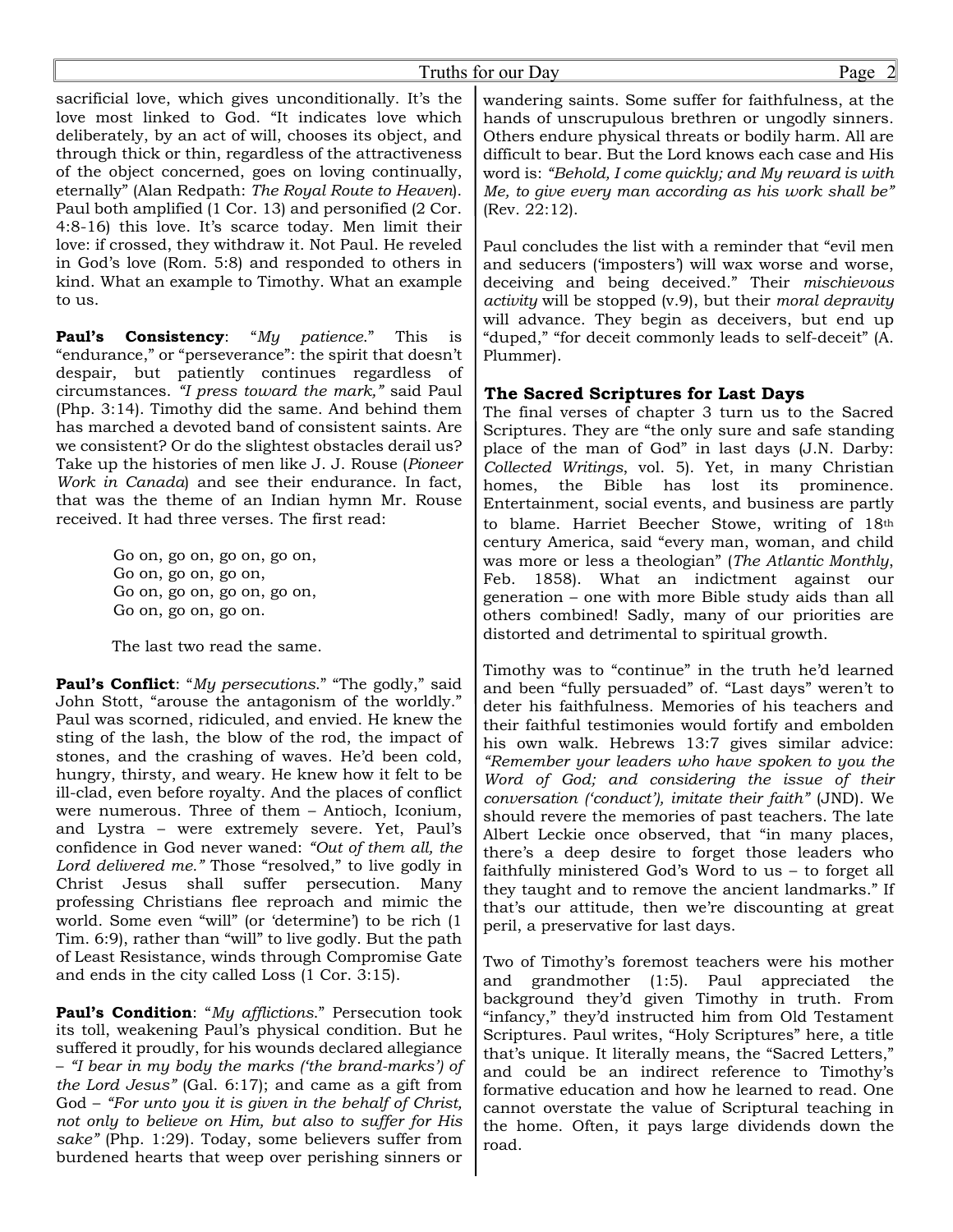Paul then lists three great attributes of Scripture. He stresses:

**Their Divine Illumination**: "…*Are able to make thee wise unto salvation through faith which is in Christ Jesus*." Scriptures "illuminate" by "throwing light" on man's guilt and God's grace – on man's poverty and God's provision. Like a signpost, they point sinners to the Savior who is "the Way, the Truth, and the Life" (Jn. 14:6). Yet, "without faith in Christ, salvation and wisdom from above are alike impossible" (Kelly). Though raised on Scripture, Timothy still needed a **SOME REASONS FOR NOT VOTING** definite time of Holy Spirit conviction, when by God's Word he believed "unto salvation." Also, in the context of last days, Paul's thought of "salvation" would go further, conveying the idea of "preservation" as in Philippians 2:12. The Scriptures that Timothy learned were able to impart spiritual wisdom needed for preservation in perilous times.

**Their Divine Inspiration**: "*All Scripture is given by inspiration of God*." Some versions (for example, the RV, ASV, NEB) mislead readers by translating this, "Every Scripture inspired (or, 'every inspired Scripture') of God is also profitable…" They claim that divine inspiration is *implied* by the passage and not *stated*, but their rendering gives readers a false impression that parts of Scripture aren't inspired. The better reading is: "Every Scripture is God-inspired" or "God breathed," as the AV suggests. The Lord used human instruments (2 Pet. 1:21) of varying backgrounds and abilities, to put in written form, words that were God-breathed. Why is Paul emphasizing this? Perhaps to remind saints in last days, that however the attitudes of men may fluctuate, the Word of God abides unchanged and unequivocal in its teaching.

**Their Divine Information**: "*And is profitable for doctrine, for reproof, for correction, for instruction in righteousness: that the man of God may be perfect, throughly furnished unto all good works*." Scripture can "complete" and "fully outfit" a Christian worker for every good work. No other book, person, or religious entity can make that claim. The Scriptures *teach* God's mind (doctrine), *tell* our waywardness (reproof), *turn* our steps around (correction), and *take* us in the right way (instruction in righteousness). Its information is *"first pure, then peaceable, gentle, and easy to be entreated, full of mercy and good fruits, without partiality, and without hypocrisy"* (Jas. 3:17). Would that all of us, young and old, esteemed God's Word more than our "necessary food" (Job 23:12).

And so the chapter ends. It commenced under a shroud of darkness, but closed in radiant day – a reminder to us, that *"weeping may endure for a night, but joy cometh in the morning"* (Ps. 30:5).

If it be asked, What is the proof that we digest our spiritual food?—that our knowledge of God's truth turns to growth in grace? The answer is, Does it lead us into communion with God, and submission to His will? Among the marks of true communion with God, two of the plainest are a spirit of thanksgiving and a spirit of confession. Robert C. Chapman

Anonymous (Words in Season, October 1939)

IF I vote, I join affinity with the world; I am share-and share-alike with them in the election of a government. The "partnership" is clear. My vote counts for as much as the vote of the worldling. Now, the Lord hath forbidden such an affinity. *"What communion hath light with darkness?"* (2 Cor. 6:14). To be joined with the world in a political contest, brings me under an unequal yoke; which yoke God's Word strictly warns me against. God has separated me from the world. How can I go back to the thing from which God has for ever severed me by the death of His Son? (Gal. 6:14) .

*"Our citizenship is in heaven"* (Phil. 3:20, literal rendering). Ours is a heavenly commonwealth. Therefore the politics of earth do not demand our attention. *"My kingdom is not of this world,"* said Christ; *"if My kingdom were of this world, then would My servants fight"* (John 18:36). For the same reason they do not engage in political conflict. If His kingdom were of this world, then would His servants vote, and strive for political mastery. But His kingdom is from above. Therefore His servants neither vote nor fight.

We profess to take the Word of God for everything. We refuse to acknowledge infant sprinkling. We say **we must have Scripture for it***.* Apply the same rule to voting, and the whole matter is clear. Brother So-and-so tells me I should vote. I want Scripture for it; but there is none. There is just as little Scripture for engaging in politics, as there is for infant sprinkling; and that is none. Scripture does not warrant my pursuing politics; while on the contrary, it commands separation from the world and all that is of the world. If we want to be consistent, let us demand Scripture for voting, as strongly as we demand Scripture for infant sprinkling.

We profess to be separated to the Lord. But where is our separation on the polling day if we are found making common cause with the worldling and rejoicing that "our man" is in? On what principle do we separate from the world's religion, and yet identify ourselves with its politics? Hath not God said, *"All that is of the world ... is not of the Father"?* (1 John 2:16). Scripture declares that *"the whole world lieth in the evil one"* (1 John 5:19, R. V.).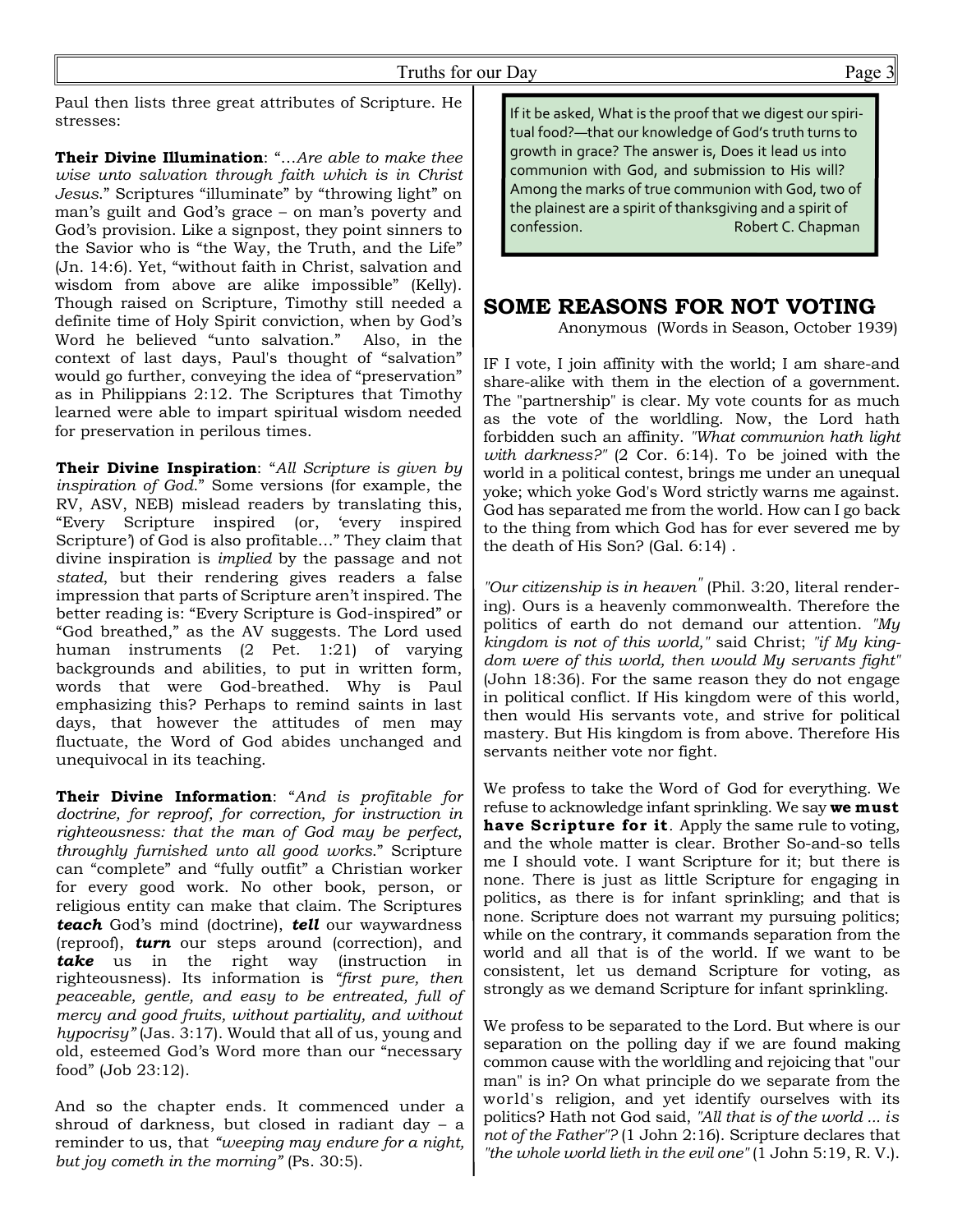How then can I for a moment think of joining affinity with that world, and, by mixing in its politics, attempt to patch up the very thing that the Lord is going to break to pieces at His appearing and kingdom?

If I vote I thereby acknowledge the principle of ruling by majority*—*a principle utterly opposed to the teaching of Scripture.

If I vote, I virtually say that my time has come to reign. But our time has not come to reign. Satan is the god of this age, and will continue to be so until he is dethroned by Christ Paul said to the Corinthians, *"I would to God ye did reign, that we also might reign with you"* (1 Cor*.* 4:8)*.* To the Philippians he says (Phil. 1:29), *"Unto you it is given in the behalf of Christ, not only to believe on Him, but also to suffer"* (not *reign).*

Christ has left us an example that we should follow His steps (1 Pet. 2:21). Will the example of Christ lead me into the polling booth? Never. When the wily enemy would ensnare Him into a declaration of His politics, He refused *to* be identified with any political faction in Judea. *"Render therefore unto Caesar the things which*

*are Caesar's, and unto God the things that are God's"* (Matt. 22:21). Divine wisdom shines in that answer. But there is more: there is a divine separation from all that is of the world. Strange that our Lord's answer should be held by some to warrant their voting! This is surely turning Scripture upside down. If we do what the Master did, we shall shake ourselves entirely clear of political strife.

When Christ was rejected, His people were rejected in Him.

*"As He is, so are we in this world"* (1 John 4:17). How then can we deny our identity with Him, and so sink our heavenly citizenship as to join with His enemies in forming a government for a Christ-rejecting world?

Scripture says, *"By strength shall no man prevail"* (1 Sam. 2:9). But if I join in a political contest, it simply means that by strength I will prevail*.*

Old Testament history is sometimes appealed to as proof that we should have a king *or* a government. But Old Testament history gives no countenance to the politics of today. In the old dispensation the kings in Israel were directly appointed by Jehovah; and there was no election to see what kind of government was to be in power; for the Lord reigned over His people. There is no parallel between their case and the nations of the world today. We do not find Israel joining with the Moabites in the formation of a government for their

mutual benefit. Yet this is what may be seen today. Old Testament history thus gives us no warrant to mingle with the politics of the world. Indeed, if we want a picture today that will correspond with Israel under the kings, we find it in God's heavenly people—His saved ones, under the spiritual rule of Christ.

*"Lo, the people shall dwell alone, and shall not be reckoned among the nations" (*Num*.* 23:9). If this Scripture were duly weighed, we would hear very little of God's people being at the polling booth. Peter and John, being let go, went to their own company (Acts 4:23). John says, *"the world knoweth us not"* (1 John 3: 1). In the face of such Scriptures, how *can* we allow ourselves to be reckoned with the worldlings? If the world "knows" us—recognizes us as its own, and claims our help in its political schemes, we may well fear that something serious is wrong.

Think of Peter and John joining with Caiaphas the high priest in bringing forward a new political scheme for Judea! "Impossible!" you say, "the enemies of Christ and the followers of Christ could never put their heads together in that way." But that is the very thing that is being

If God's precious truth is held in an easy, careless way, the result soon will be an unholy familiarity with eternal things. It is sad to reflect that many who profess a great acquaintance with the Scriptures, seem to tremble less at the Word than the Christless worldling!

The path of faith may be called a simple one; but it is not by any means, an easy one. Many choose it for its pleasantness, and then give it up because of its ruggedness. But the true child of faith treads the path of faith simply because it is God's path.

done. Peters, and Johns, and Caiaphases, may be found at the polling booth congratulating each other--rejoicing with each other, and jubilant in the prospect of their scheme being a success. But stay. Where is Christ in all this? He is out of sight. His name must not be mentioned! Ah, but the world finds us believers very useful people at a political crisis to swell up the vote—only the Man Christ Jesus must have an outside place. Keep Him out of the question, and the child

of God and the Christ-rejector will agree! Strange, surely, that there should be such an agreement between light and darkness! But there would be no such agreement if we maintained our place as witnesses for Christ. Let Peter and John still keep to their own company; and let Caiaphas and all "the kindred of the high priest" fight their own battles, while we seek the lowly (it may be the lonely) path of identity with our rejected Lord.

## **Order in God's House**

1 Timothy 1:12-20 Joel Portman

- In this section of this important epistle we find
- 1. God's Mercy Expressed vss. 12-14 2. God's Mercy Emphasized vss. 15-16 3. God of Mercy Extolled vs. 17
- 4. Exhortation to Timothy vss. 18-20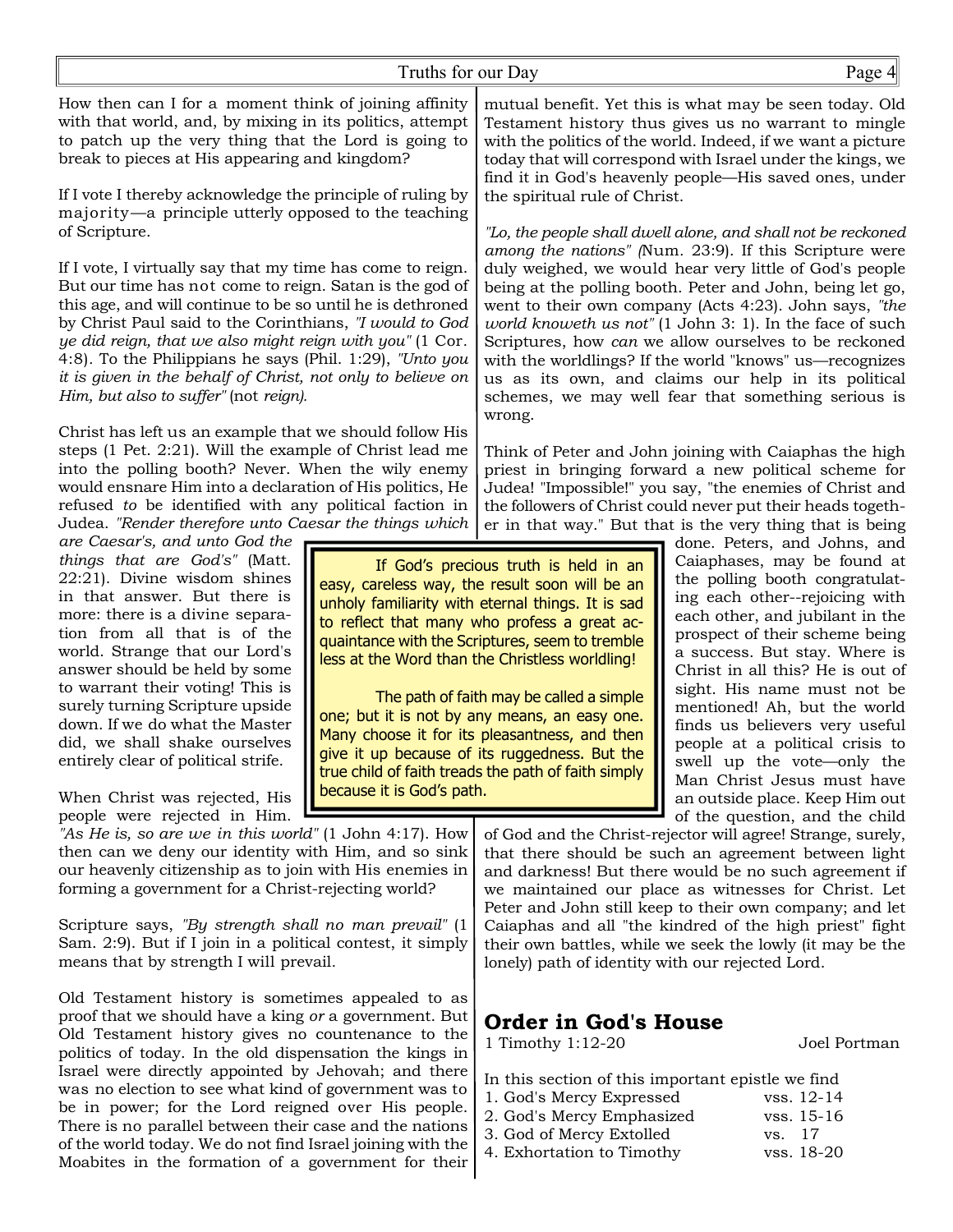#### **God's Mercy Expressed**

Paul's contrast of law-teaching and the gospel (1:11) turns his mind to the results both messages have had in his life. As he assiduously followed and faithfully served the law, he was only a blasphemer, a persecutor, and injurious. He was a **blasphemer** in his **Words** (speaking evilly, reviling the Lord Jesus), a **persecutor** in his **Acts** (his treatment of believers), and **injurious** in His **Attitude** (hateful, despiteful, insulting). This was the result of his adherence to the law, which these teachers were seeking to impose on the believers in Ephesus. Law and legalism always produces hard, bitter, difficult individuals who hinder God's truth as expressed in the gospel. We should always guard against a legalistic spirit that solely rests on law without appreciating God's grace in salvation. Spiritual grown individually, and order collectively is not by legalistic requirements but by growing *"in grace and in the knowledge of our Lord and Savior Jesus Christ"* (2 Pet. 3:18).

Despite what he had been, the Lord had empowered him (v. 12) for service in every sphere, but especially in the gospel, because, despite his ignorance and unbelief of former days, he was faithful and the Lord could put confidence in him. As he was so zealous in his law-keeping days, he also was in his exercise to serve the Lord faithfully. In every period of testimony, there is always a need for believers who are faithful and dependable in character, useful in service, and spiritually exercised. Appreciation for God's mercy in salvation, if constantly remembered, will produce believers who desire, like Paul, to respond wholeheartedly to the Lord through submission to His will and obedience to His Word.

### **God's Mercy Emphasized**

In contrast to the cold legalism of the law, Paul rejoiced in the warm declaration of God's grace to all, including Him, who was the *"chief of sinners"*. This Christ-centered and Christ-honoring message is the only absolutely dependable message that man could receive, and it is so important that ALL should receive it. *"Faithful is the saying"* is unique to the pastoral epistles (1 Tim. 1:15, 3:1, 4:9, 2 Tim. 2:11, Titus 3:8). That it is faithful, or dependable, is because God has declared it, Christ has accomplished it, Paul had received and proven it, and centuries of gospel preaching have emphasized its effectiveness. "All acceptation" teaches that it is worthy to be accepted universally by all men and "in every way, without reservations, without hesitation, without the least doubt" (Lenski).

*"Christ Jesus came"* clearly teaches His preexistence, that His coming was from another sphere and that His existence predated His coming. This is an essential doctrine and must be stressed and upheld. The eternal deity and sonship of Christ is attacked by

many, but if it is not true, we have no Savior to offer to men. His coming emphasizes His eternity, but from eternity and out of heaven, He came into Time and into the World in His first coming. That coming was for the clearly defined purpose of saving sinners. Those who center all their attention on His words and works in life fail to realize that the essential point of His coming was to accomplish salvation for sinners. Previous acts of mercy and power along with His impeccability only displayed His suitability to accomplish this greater work. "Save" emphasizes that sinners cannot save themselves; it is active on His part and it is HE who has done and does the saving.

The law could save no one, since it made nothing perfect, or complete (Heb. 7:19) because of the desperate weakness of its objects, sinners. Our condition demanded a Savior who had complete capability to do this great work apart from any ability in ourselves. Those who, like Paul, depend entirely on His work can rejoice in the salvation that they have received by faith alone.

Paul considered himself as the chief, or foremost, of sinners. In one sense, everyone who has trusted Christ and is now saved says the same thing; it is our estimation as a result of seeing ourselves in God's sight, condemned, unworthy and helpless. This comes from understanding what He had to accomplish to save us and as a result, one's thoughts of self are lowly and those of the Savior are exalted!

Paul continues to appreciate God's salvation in v. 15. He had obtained mercy so that he might be a pattern (outline, example) to others who would also believe on Him to everlasting life. He was a pattern in his salvation, spiritual growth, service, sacrifice, and sympathy with the saints. One would do well to follow that pattern, (1 Cor. 11:1: *"Be ye imitators (followers) of me, even as I also am of Christ"*!

Those he refers to in this verse clearly include all others who would believe on Christ, whether Jew or Gentile. It might also suggest that he has in mind a future day when Christ will be directly revealed to the Jew in the future, when there will be those who will be saved, as he was, by recognizing the Jesus Christ is the true Messiah and thus be brought into this same spiritual blessing.

### **God of Mercy Extolled**

Paul (and every believer) could not restrain himself as he thought of this grand and glorious message, so He turns to the Planner, Provider and Purpose of this salvation and bursts forth in one of his doxologies of praise. It is to the great King, God Himself, that his spirit rises in praise and ascribes to Him five very vital and precious attributes. He is the King, speaking of His Sovereignty. He is King of the Ages, emphasizing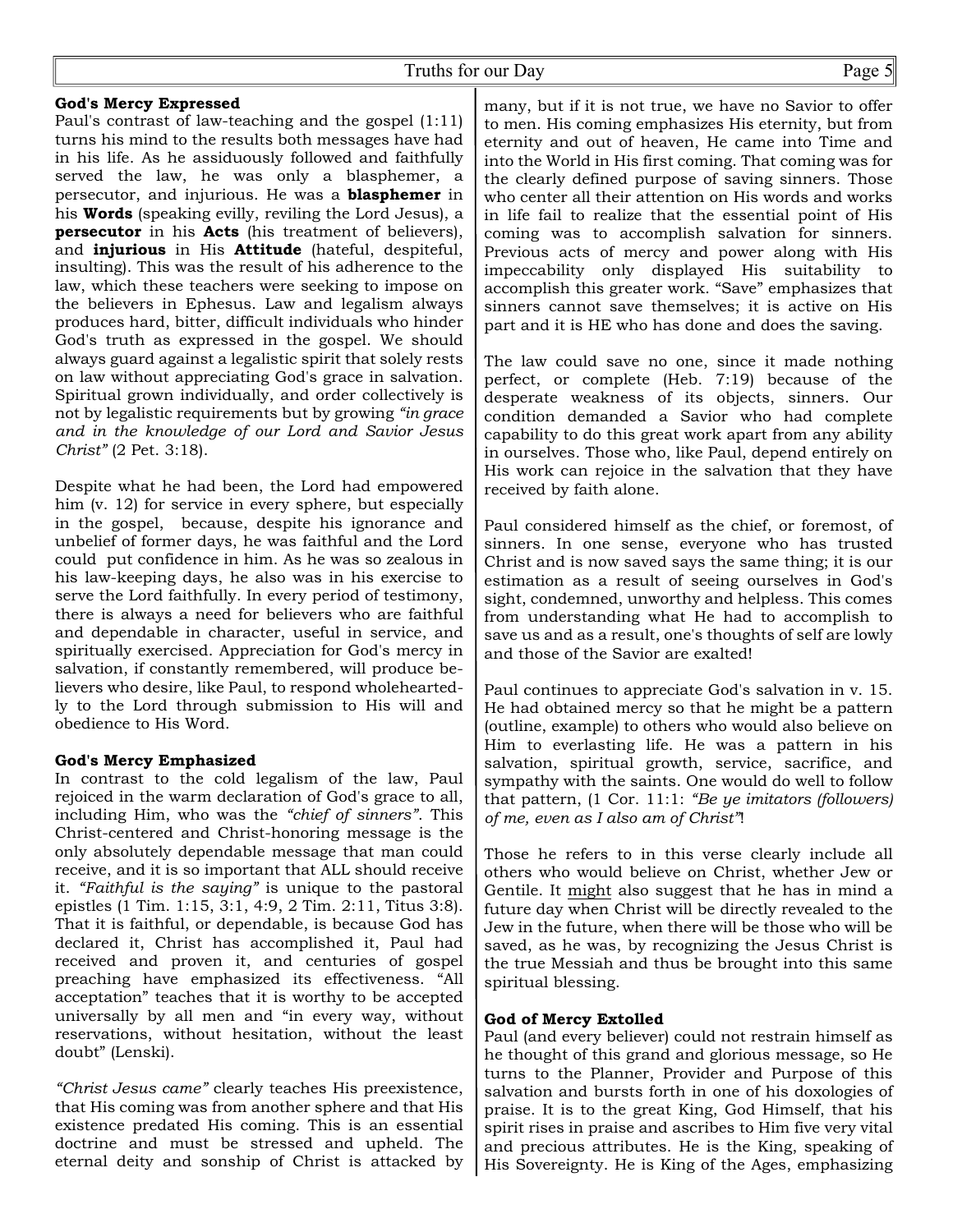Truths for our Day Page 6

His unoriginated, eternal existence. He is immortal, or incorruptible, indicating his essential Purity; invisible, thus He is imperceptible to sight; the ONLY wise God, thus emphasizing His absolute Deity, He is the Only God (W. E. Vine). He is the only one worthy to receive honor and glory, and it is and shall pertain to Him eternally. All the redeemed echo such words, for they flow from hearts that are filled with adoration and wondering praise for the great God of eternity who is the God of our salvation. What more can Paul say? Only **"Amen."**

#### **Exhortation to Timothy**

He received a charge, or a solemn responsibility (v. 3). God had indicated to Paul and others of Timothy's assembly through prophecy that He had special purposes for Timothy which he was responsible to fulfill. God had indicated His mind regarding Timothy; now it was Timothy's responsibility to faithfully discharge that service, which had the nature of a warfare. He was facing strong and inveterate enemies who were determined to undermine his ministry and cause ruin in the assembly. He needed spiritual power to combat them and give needed strength and help to the saints to preserve them.

Our service for the Lord today involves a similar warfare against spiritual enemies, and if a believer is not prepared to combat them through anticipation of their wiles, with alertness and care, and with alacrity and activity of heart and soul, he or she will certainly fall under their determined attacks. We need to have the same spiritual determination to resist the devil and all his forces that are against God's people today as well. His ways and wiles should be known so that we are aware of how he would trip the saints and cause them to fall in their pathway of testimony.

That warfare required faith and a good conscience in contrast to some who had abandoned (violently and willfully thrust away as having no desire for them) both of these essential factors and as a result had made shipwreck concerning the faith (the body of revealed truth). Faith directs one's attention toward God as the only resource upon which one can depend, and it must be held fast, while a good conscience makes one inwardly sensitive to anything that is contrary to God and His Word. In v. 6, Paul reminds him of those who had turned aside because of no desire for the truth, and these have discarded both faith and a good conscience. This will always result in spiritual ruin on the rocks of unbelief, departure, denial of truth that is normally characteristic of those who are not saved.

Paul gives two specific examples of those in two men who had done so, and because of doctrinal error, Paul had delivered them to Satan (note a similar action in

1 Cor. 5:5 for moral sin) so that they might be taught not to blaspheme. Exactly who these two men were is beyond our purpose but they were well known to Timothy and Paul. They were subject to apostolic condemnation and likely were put away from the local assembly, as they should have been. Their antagonistic language against the Lord involved propagating wrong doctrines relating to His Person and work, as Paul had done in his unsaved days (v. 13). An assembly is responsible to act against all who are guilty of this behavior, and though apostles are not present, we act on their teaching and with the authority that the Lord has given to a local assembly, and believers should have nothing to do with any who are undermining the doctrinal truths of God's Word lest they should be harmed as well.

(to be continued)

Smooth paths are not always safe paths, for in them we become careless, selfish and proud; then comes a fall or an affliction. It is the rough path that makes us cautious, prayerful, and dependent on God; then we are safe.

## **WHERE IS YOUR TREASURE?**

Robert Surgenor

*"And they said, Go to, let us build us a city and a tower, whose top may reach unto heaven; and let us make us a name, lest we be scattered abroad upon the face of the whole earth"* (Genesis 11:4).

*"Then I looked on all the works that my hands had wrought, and on the labour that I had laboured to do: and, behold, all was vanity and vexation of spirit, and there was no profit under the sun"* (Ecclesiastes 2:11).

*"Lay not up for yourselves treasures upon earth, where moth and rust doth corrupt, and where thieves break through and steal: But lay up for yourselves treasures in heaven, where neither moth nor rust doth corrupt, and where thieves do not break through nor steal: For where your treasure is, there will your heart be also"* (Matthew 6:19-20).

Lately my son interviewed a successful businessman in our locality. This particular individual owned and operated a business for seventeen years. Starting in 1994 this business in its best year turned over 1.75 million dollars in sales. Most of the money was put back into the business, but not all. The federal government took \$80,000 in taxes, and the state of Ohio claimed \$26,000 in taxes. That amounted to \$106,000 in taxes. The sales profit amounted to \$200,000. Out of his \$200,000 profit, an additional 35% tax was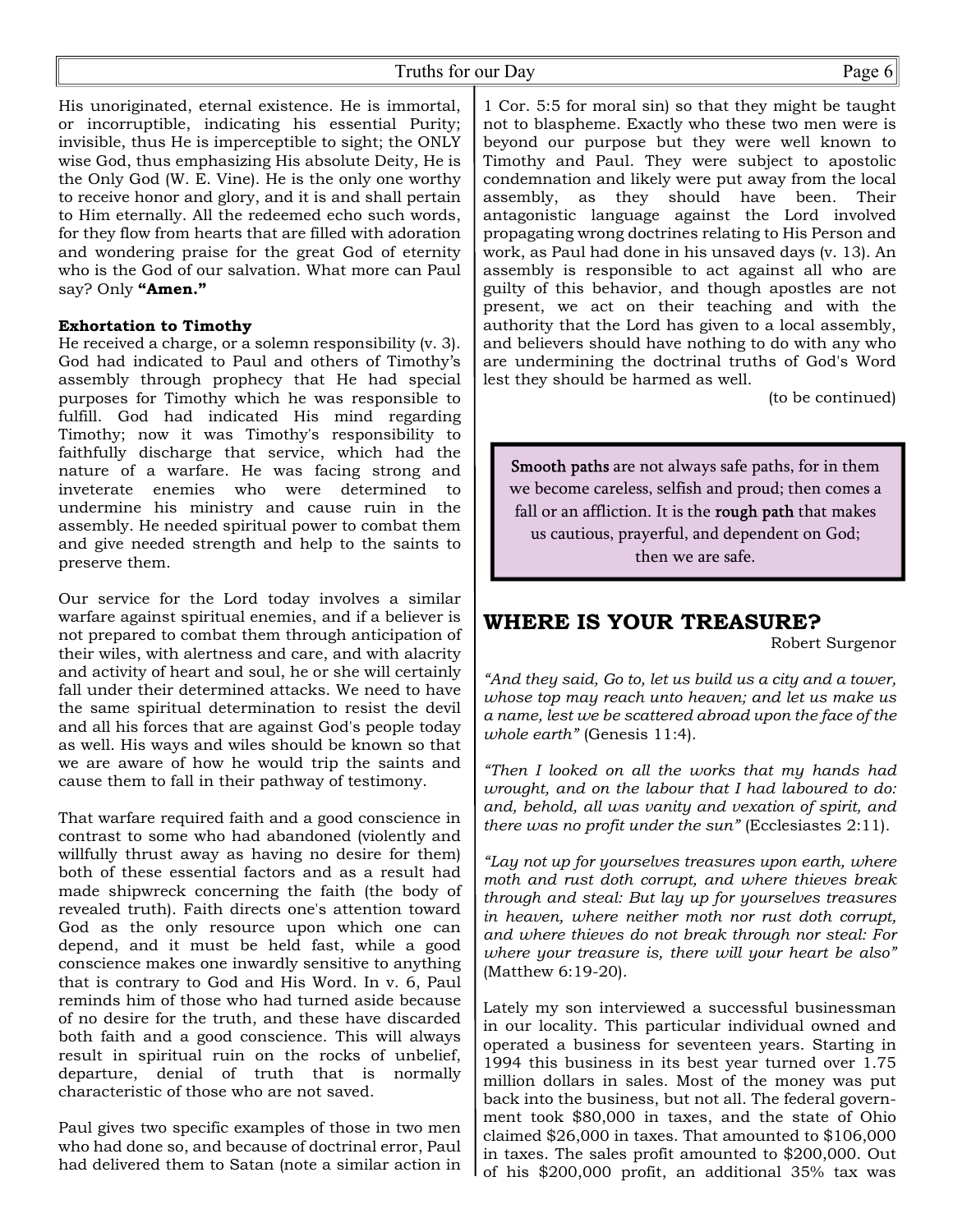imposed, amounting to \$70,000, leaving the man with \$130,000 profit.

In order to stay solvent, he was compelled to borrow money to meet the tax requirements, thus going deeper and deeper into debt each year. The government kept increasing his taxes. In 15 years he had payed the government 3 million dollars, just to stay in business. Finally, after 17 years he saw that if he continued in business much longer that he would be completely broke, so he sold his "successful" business for 1.4 million. Using that money to pay his debts, he ended up with \$420,000 cash. He thought that he could retire on that amount by careful investing. He was fooled, for the federal government came along and informed him that he must pay a capital gains tax on his \$420,000. They took \$147,000 and the state took \$26,000, leaving him with only \$247,000 as a result of 17 years working up to 120 hours every week.

This hard-working individual echoes many industrious people in this world. It is honorable to be a diligent and hard-working person, God never condones laziness. Whether or not this man was a Christian, I am not prepared to say. However, consider many unsaved business men that can echo this man's tale of woe. Let us look at their plight in the light of Holy Scripture. The first thing we want to consider is, what is their relationship to God? What part does God play in their busy life? What are they living for? What is their ultimate goal? One is reminded of the rich, and diligent farmer in Luke 11. What did all his labors amount to? Absolutely nothing, for he went into eternity a pauper. He had shut God out of his life and Christ called him a fool. He had no treasure in heaven. God cast him into hell.

Many successful businessmen have given up. Many of them are in tears. One cannot but feel sorry for them. However, where was God in their thriving business? Perhaps outside of it all. Many have worked feverishly to lay up treasures for themselves on earth. As they rise out of their beds early every morning, do you think that they slip to their knees and pray to God for guidance, while also thanking Him for His Son Who died for their sins? This is foreign to the ungodly. Do they quietly spend at least one hour a day listening to the voice of God through reading the Holy Scriptures? Of course not! Their mind is on earthly things. They seek to make a name for themselves through hard work. They strive to establish a business that will enable them to lay up treasures on earth. The man that was interviewed worked hard, but there was a fly in the ointment. That fly was the federal and state governments. They were the moths, the rust, and the thieves of Matthew 6, that broke through and stole his earthly treasure. He, like those in the tower of Babel's day, had high hopes at the commencement of his project. Those in the days of Babel did not need God,

nor did they desire God. Civilization today does not need God. Their language is the same as those before Noah's flood, *"Depart from us, for we desire not the knowledge of Thy ways"* (Job 21:14). That same language prevails in our sophisticated day. Christians need to be aware of this!

The tower of Babel conveys another message. The Bible teaches that city life, and its outlook and view on human life, is always basically opposed to God. Unlike the farmer, the city man does not have to look to God for the weather to bring his crops to fruition. Ah no. All he has to do is go to the grocery store and purchase what he needs. The idea of trading with one another gives him a kind of independence. God is behind the weather. But if you live in the city, you need not worry about the weather. You get your bread from the baker. It is all so organized. It is so simple. Basically, such organization is an inducement and an encouragement to forget God.

City life is busy. Man rushes off to his employment. Ten hours later he is back to his dwelling. If his dwelling is a mansion, it is his idol. The nightlife lies before him. He wines and dines, laughing his way through the evening hours. Or perhaps he simply slumps into his plush easy chair and becomes a little slave to his TV, watching all that this godless world has to offer. Even country life has changed, becoming more like the city life. Man is kept so busy that he has no time left to think about God. Even the Christian can be swept up in the rushing current. How difficult it is to find time to pray and to read devotional books and to read the Bible. The sad cry goes forth, "We can't find the time to do these things."

Society has a false sense of security. They feel that because we are all huddled together we are somehow safer and are protected against the various calamities that befall the heathen. Those in the days of Genesis 11 built a city for protection and for a name. Look at our big cities today. Consider how they brag. New York City calls themselves, "The Big Apple." Ah yes, "We are big! We are powerful. Look at our commerce. Look at our theaters. Look at our importance in this world. Come to us for the best in entertainment. Walk our streets to view the best in merchandise. We are strong, we have made our bricks and mortar. We shall endure forever." This perverted attitude always has been and always will be in the human heart. There is no room for God. That is what the people in Genesis 11 were doing. They had shut God out. They were gong to live a self-sufficient life – what you and I today tend to call a *civilized* life."

God speaks to man through calamities, but mankind heeds not. When the Twin Towers were destroyed, did New York City turn to God? Why no! Instead they turned to their own resources to better themselves.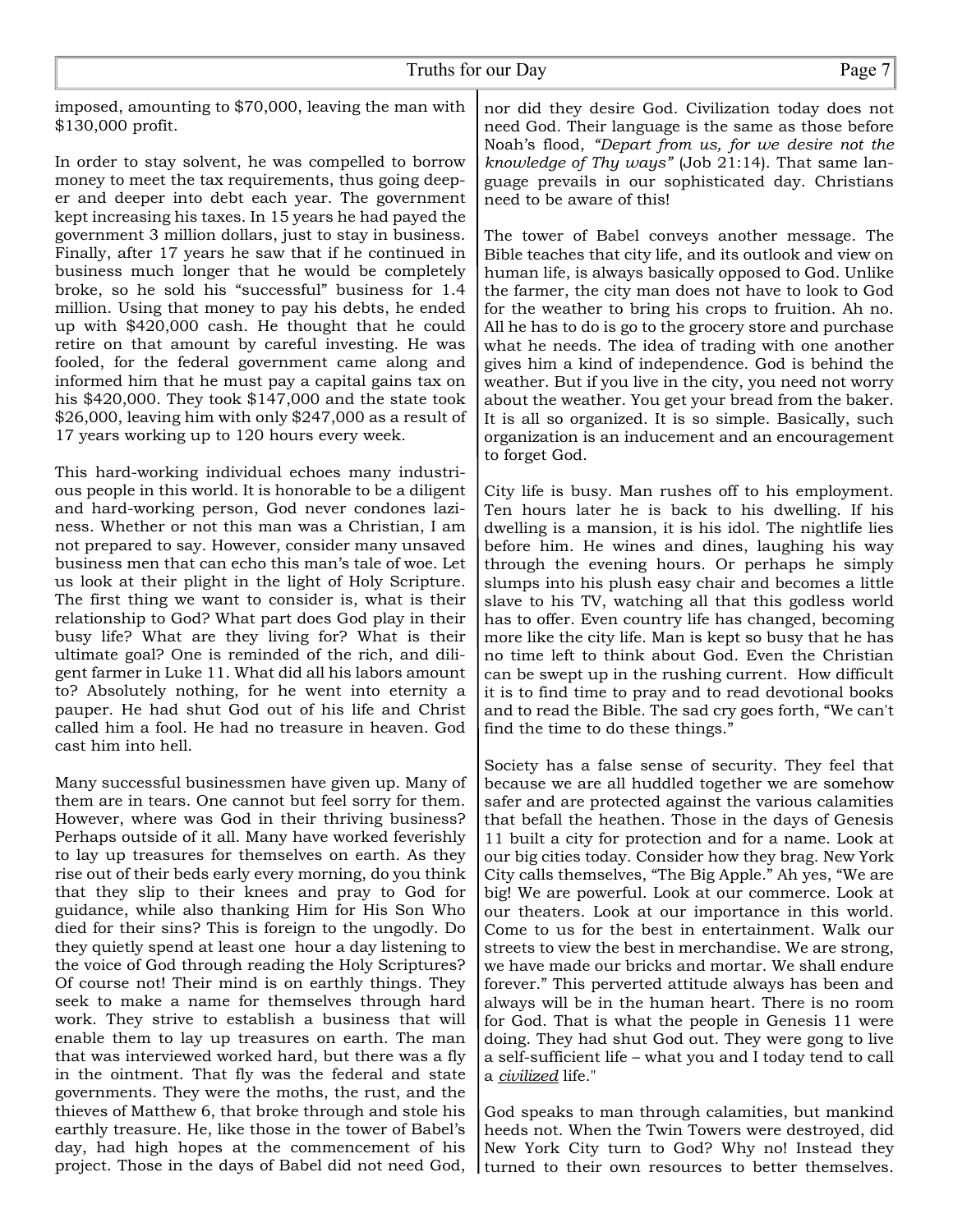There was no repentance for sin. No humbling before God. Pleasure was sought to keep them happy without God. God was not in all their thoughts.• Instead of glorifying God by humbling themselves in the dust, they eulogized the brave firemen who sought to rescue poor souls trapped in those towers. True, the firemen were brave and worthy of note, but what I am trying to show you is, that all the attention and praise went to those men who died in that calamity. But where was God? Where was the broken spirit of repentance? Where were the crowds kneeling in prayer, acknowledging their sin?

The whole city of Nineveh repented at the preaching of Jonah, and sat in sackcloth and ashes. The king called upon all to cry mightily unto God, and for everyone to turn from their evil way, and from the violence that was in their hands, hoping that God would repent of His fierce anger that they perish not (Jonah 3:8–9). But we are more civilized today. We have advanced beyond those ancient days when men were not as educated as we. That's the attitude, is it not? "Why humble ourselves, we are self efficient. We have done nothing wrong. We are great people!"

Did you read of the "churches" being packed to capacity? Not at all! All over the country American flags graced millions of cars. Patriotism rose to its zenith. The whole nation was suddenly proud of itself. But where was God? Where was there a contrite spirit in men turning to God for mercy and salvation? Well, my friend, true to fallen humanity's form – it was not there!

Where was praise rising up to Him for the greatest death that ever took place – the death of God's beloved Son at Calvary? It was not there, for their mind was not there. Man praises his fellow man, but invariably he leaves God out. God is not in all their thoughts. This is civilization, my friends.

As a Christian, I am compelled to expose to those I meet, or come in contact with, their condition before God. The message is purely negative. *"The carnal mind is enmity against God: for it is not subject to the law of God, neither indeed can be"* (Romans 8:7), consequently, the faithful Christian is frowned upon, he is shunned. The ungodly will never feel comfortable in the company of a faithful child of God. That makes it all the more easy for the Christian to live a pilgrim and stranger-type of life in a godless, Christ-hating and depraved world. *"Blessed are ye, when men shall hate you, and when they shall separate you from their company, and shall reproach you, and cast out your name as evil, for the Son of man's sake"* (Luke 6:22). Let me ask you, do the ungodly feel uneasy in your company? If not, perhaps there is something wrong with your testimony. Remember, *"All that will live godly in Christ Jesus SHALL suffer persecution"* (2

Timothy 3:12). If you, as a Christian, are not suffering persecution, ask yourself – "Why?" "Oh," you might say, "But we are living in more civilized times than when Paul wrote those words." Is that so? Is man any better than he was 2,000 years ago? Not one bit! In fact, he is worse! Trace the history of the human race, adultery, hate, murder, thievery, deception, immorality, and ask yourself, are we any better today? A thousand times NO! Look back a couple hundred of years to the Victorian Age. Notice the modesty in woman, the church attendance in families. Where do we see that today? We don't! Consider the pornography flaunted on the internet, the vileness in the theatrical world, the open cursing on the radio and TV, and try to tell me that the human race is progressing to some sort of a utopia? It almost makes me laugh to think there are people that sincerely believe that the human race is improving, or even can improve. No, my friend, it is rather the opposite. Man's pathway is downward, and as the human races continues, all avenues of the ungodly life continue to worsen. True Christianity, and faithful witnessing are hated just as much today as in Paul's day. Again I unhesitatingly repeat, *"All that will live godly in Christ Jesus SHALL suffer persecution."* You can't sidestep it, you can't avoid it. Persecution will befall you if you faithfully witness. If an ungodly neighbor can relax in your presence for an evening of leisure with you – something is drastically wrong.

All this brings us to what Solomon observed. *"Then I looked on all the works that my hands had wrought, and on the labour that I had laboured to do: and, behold, all was vanity and vexation of spirit, and there was no profit under the sun"* (Ecclesiastes 2:11). So where does the Christian's future lie? Are we living for the present city? Has the earth so griped us that all our aspirations, and all our thoughts are centered here? What does the Lord have to say about it all? Notice; *"Lay not up for yourselves treasures upon earth, where moth and rust doth corrupt, and where thieves break through and steal: But lay up for yourselves treasures in heaven, where neither moth nor rust doth corrupt, and where thieves do not break through nor steal"* (Matthew 6:19-20). It is interesting to compare the outlook of those in Genesis 11 with Abraham. He too was interested in a city, but that city was not one of earthly slime-mortar and clay bricks. Ah no! *"For he looked for a city which hath foundations, whose Builder and Maker is God"* (Hebrews 11:10). His eyes were on the right thing. He looked upward and saw a city that was not only unsurpassed in glory and beauty, but also a city that was eternal. What a sight! Are your treasures laid up in that city? Or, are you groveling about earth, laying up your little nest egg for self? Where do your interests lie my friend; in politics, entertainment, lucrative business, socializing with the ungodly, or even your security here? Ah, if so, your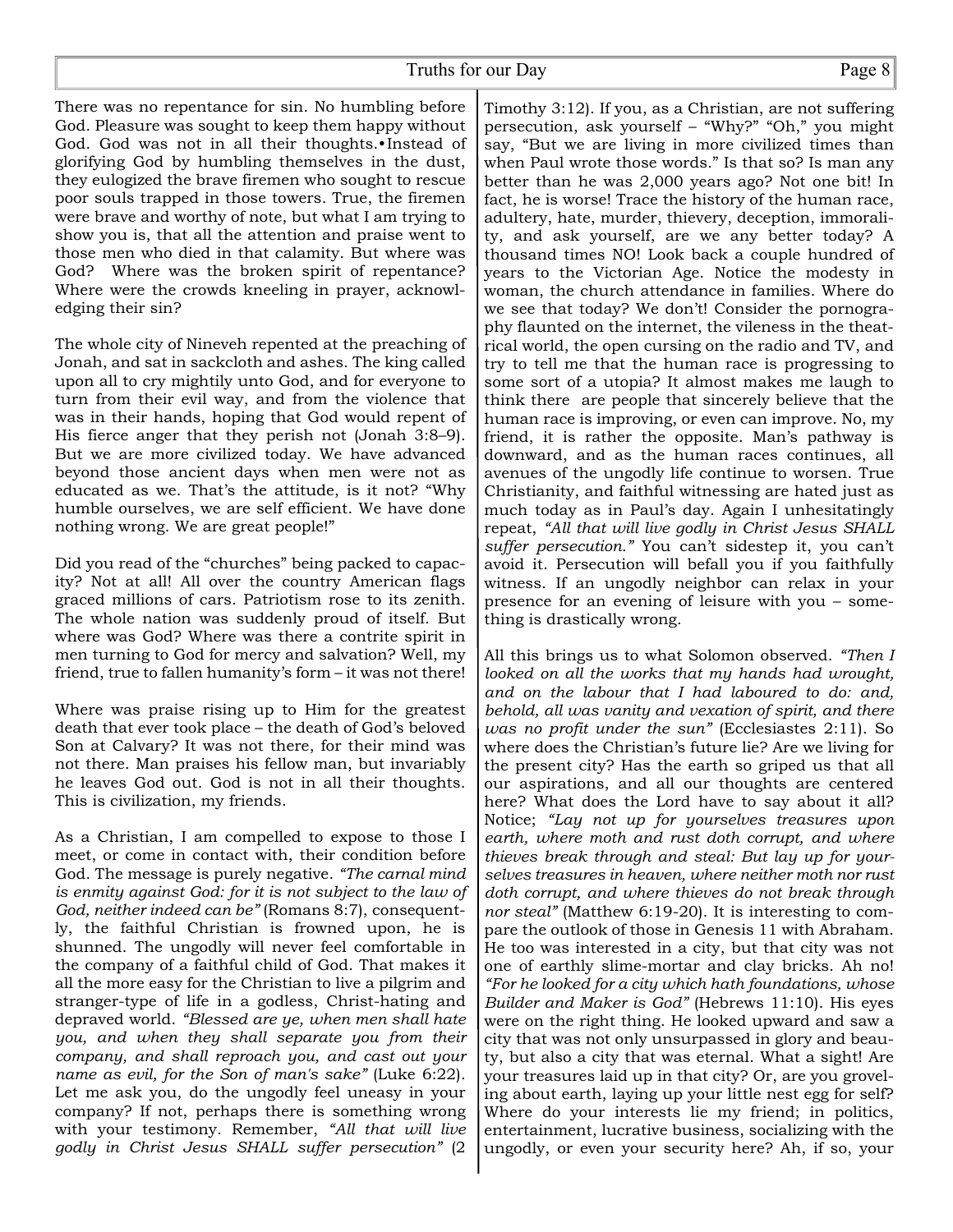eyes need to be turned upward to that celestial city. Remember our Lord's exhortation, *"But seek ye first the kingdom of God, and His righteousness; and all these things shall be added unto you"* (Matthew 6:33). *"Abraham, who is the father of us all"* (Romans 4:16), has left us an example. Let us follow it to God's glory, and to our everlasting blessing and good.

There are many portions of Scripture which we do not understand at the time; yet they are quite clear to us afterward in the hour of trial. We are quick learners in the day of visitation.

## **LOVE THAT PASSES KNOWLEDGE**

Sidney J. Saword, former Missionary to Venezuela (Words in Season, Oct. 1935)

In that exquisite passage, Eph. 5:23-27, the believer finds himself feeding upon Christ as the Roast Lamb, *"the head, with the legs, and with the purtenance (in-ward parts) thereof"*, which constitute a perfectly balanced diet for his soul.

The **head** comes first (v. 23), teaching us the primary importance of recognizing His authority in all things (see Col. 1:18). This is laid down by our Lord Jesus Himself as an essential requisite for progress in spiritual understanding: *"Take My yoke (signifying His lordship) . . . and learn of Me"*, also *"If any man willeth to do His will, he shall know of the doctrine"*. Many of us are dunces in the school of God because we have failed to comply with this divine principle. The real place of learning is in subjection at His feet.

The precious truth of v. 27 also links up with feeding on the head. This implies our intelligent enjoyment of His wondrous thoughts and purposes in relation to us; here our minds are enlightened as to the glorious future: it is the prophetic side of doctrine. One has said that the child of God can see more on his knees than the philosopher on his tiptoes. This is true, but is conditional, i. e., that we draw near in the spirit of reverential humility, like John in Patmos, otherwise our knowledge of prophecy, however elaborately worked out, will be devoid of any God-glorifying value.

The **legs** of the Roast Lamb form the second item of spiritual diet, speaking to us of our walk, or the practical side of doctrine. Vs. 24-25 contain a practical precept in regard to home relationships, that the wives be subject to their own husbands in everything, and that the husbands love their wives. There is not a more ideal starting place for practical christianity than in the home. V. 26 also takes up the

practical side of doctrine. It shows us our Lord's personal interest in the present process of preparation to which we must be subjected in order to become later on a fit bride for the Lamb. He has provided the means of cleansing for us: *"His blood cleanseth from all sin"*; His Word is the laver of purification, and *"if any man sin"* He is ready as our Advocate to plead on our behalf. *"If we confess our sins, He is faithful and just to forgive us our sins, and to cleanse us from all unrighteousness."*

Lastly we are invited to partake of the "**inwards**" of the Lamb, or that which refers to the affections. This is the devotional side of doctrine. *"Christ also loved the church"*. What a rich and sweet addition is thus provided in the spiritual feast! What other theme could stir up our inmost being like that which is revealed to us from His inmost Being—that love which could not be quenched, which endured to the end and which triumphed in the fight!

In Adam and Eve we have the first type of Christ and the church. Adam looked upon her as part of himself, fashioned from his own rib, and could appreciate her as an object worthy of his best love and protection. But in that awful moment when divine justice had to discover and punish sin, Adam's love for his fair bride miserably failed, and, stricken with fear, he laid the blame on her, thus trying to save his own skin. He was not prepared to answer for and bear her guilt, although he was an accomplice in it. How different with our Lord Jesus! His was the greater love, in that He made Himself answerable for all our guiltiness, suffering *"the Just (One) for us the unjust that He might bring us to God."*

Again, there is the case of Abraham and Sarah. She was a beautiful woman, and is commended in Holy Writ for her obedience and subjection to him, thus being well worthy of his best love and greatest protection, nevertheless on two occasions (Gen. 12:12-13 and 20:11) we behold him shrinking from the danger of being slain for his wife's sake. He was not prepared to die for her, so abandoned her to the disposition of alien kings. Not so with our adorable Lord. We had no merits like Sarah, but were unlovely, unclean and unworthy, with open rebellion stamped in our foreheads, but notwithstanding all this, His love was so overwhelming that He willingly died for our sake, so that no alien hand can reach us or separate us from His bosom. The Good Shepherd that died has pledged His Word: *"They shall never perish, neither shall any man pluck them out of My hand."*

The sad story of human love's weakness is repeated in the case of Isaac. Rebecca his wife had nobly responded to his appeal, and left all that was dear to her for his sake. He was longing for her and when she